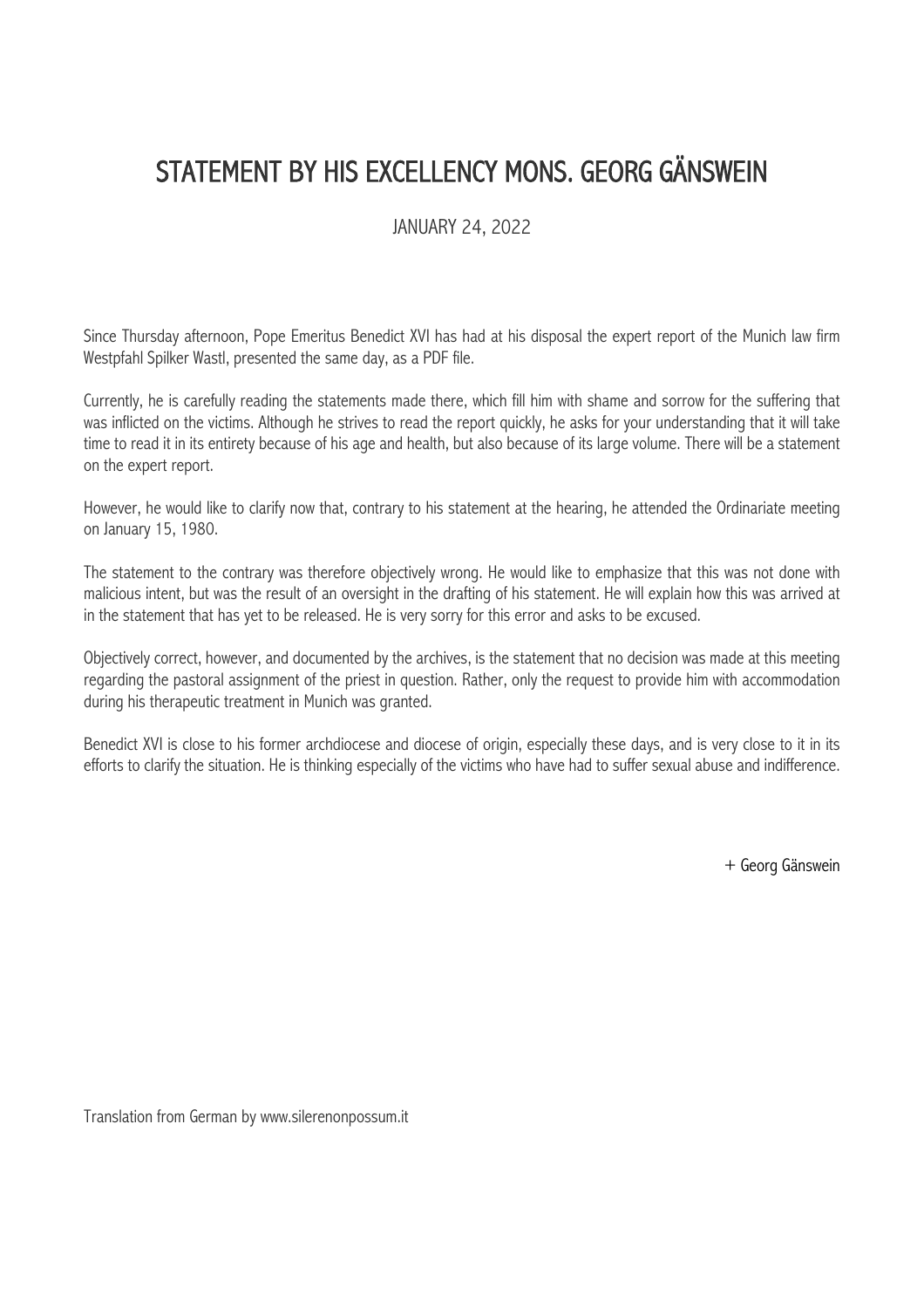## DICHIARAZIONE DI S.E.R. MONS. GEORG GÄNSWEIN

24 GENNAIO 2022

Da giovedì pomeriggio, il papa emerito Benedetto XVI ha a disposizione la perizia dello studio legale Westpfahl Spilker Wastl di Monaco, presentata lo stesso giorno, come file PDF.

Attualmente, sta leggendo attentamente le dichiarazioni fatte lì, che lo riempiono di vergogna e di dolore per le sofferenze che sono state inflitte alle vittime. Anche se si sforza di leggere rapidamente il rapporto, chiede la vostra comprensione per il fatto che ci vorrà del tempo per leggerlo nella sua interezza a causa della sua età e della sua salute, ma anche a causa del suo grande volume. Ci sarà una dichiarazione sulla perizia.

Tuttavia, egli desidera chiarire ora che, contrariamente a quanto dichiarato all'udienza, ha partecipato alla riunione dell'Ordinariato del 15 gennaio 1980.

L'affermazione contraria era quindi oggettivamente sbagliata. Vorrebbe sottolineare che questo non è stato fatto con intento malevolo, ma è stato il risultato di una svista nella redazione della sua dichiarazione. Spiegherà come si è arrivati a questo nella dichiarazione che deve ancora essere rilasciata. È molto dispiaciuto per questo errore e chiede di essere scusato.

Oggettivamente corretta, invece, e documentata dagli archivi, è l'affermazione che in questa riunione non è stata presa alcuna decisione circa l'assegnazione pastorale del sacerdote in questione. Piuttosto, è stata accolta solo la richiesta di fornirgli un alloggio durante il suo trattamento terapeutico a Monaco.

Benedetto XVI è vicino alla sua ex arcidiocesi e diocesi di origine, soprattutto in questi giorni, ed è molto vicino ad essa nei suoi sforzi per chiarire la situazione. Pensa soprattutto alle vittime che hanno dovuto subire abusi sessuali e indifferenza.

+ Georg Gänswein

Traduzione dal tedesco a cura di www.silerenonpossum.it